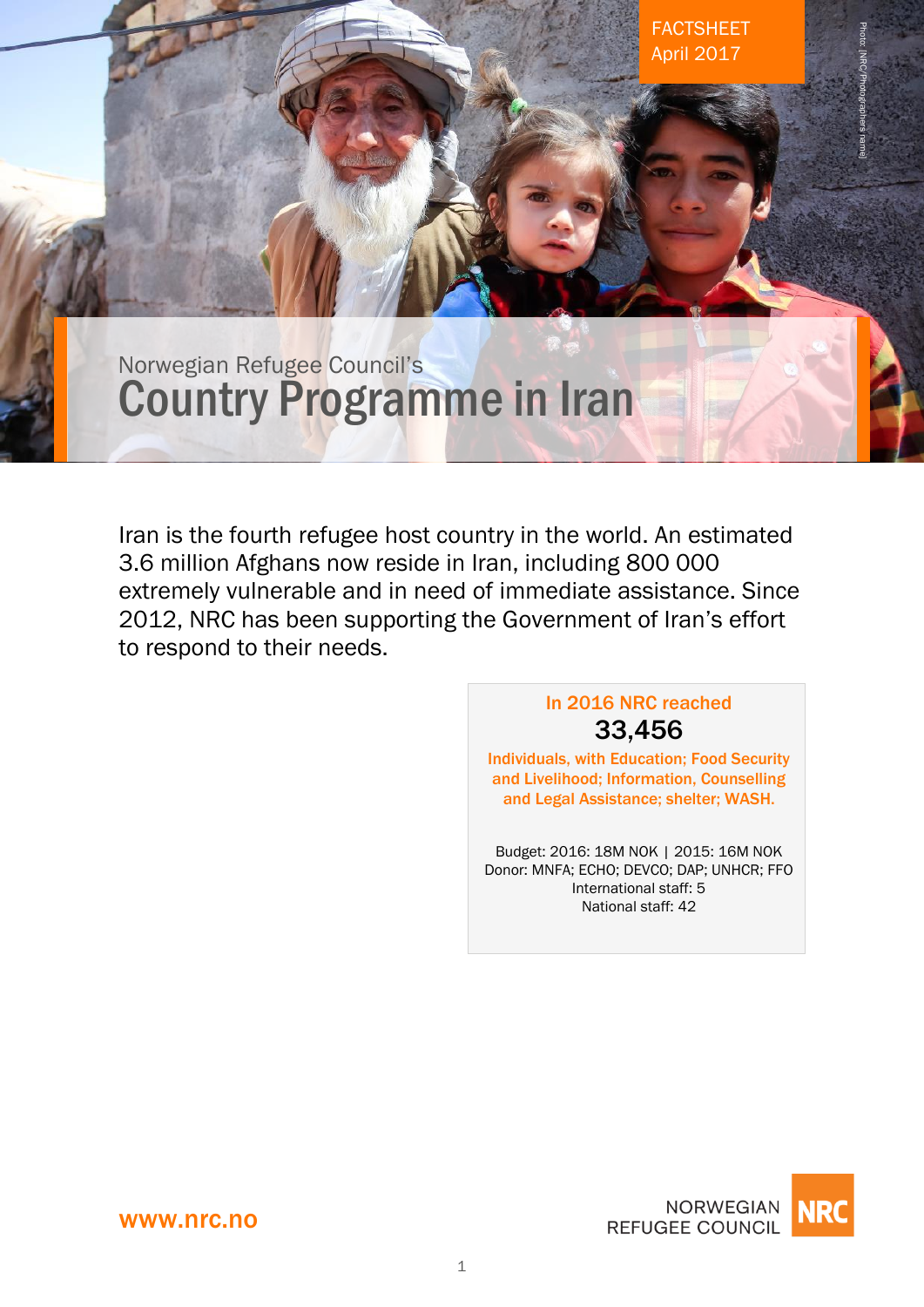

### Humanitarian and political background

During the past three decades, Iran has been hosting one of the largest and most protracted refugee populations in the world. Today, an estimated 3.6 million Afghans and over 28 000 Iraqi refugees reside in Iran. Based on the GoI's "Amayesh 9" registration in May 2015, 951 142 Afghan and 28 268 Iraqi refugees are living in Iran. In addition, an estimated 620 000 Afghan visaholders and 1.5 to 2 million undocumented Afghans are also residing in the country. And the Government of Iran's (GoI) response far outweighs any other humanitarian and development actors' assistance services to refugees and migrants -and this despite the impact of years of international sanctions on the country's economy. Despite this support from the GoI and, to a far lesser extent, the international community, a significant proportion of Afghans living in Iran, particularly those who are not registered as refugees and the numerous Afghans on the move (inside Iran or across both countries), remain vulnerable - according to the GoI, 800 000 are highly vulnerable. NGOs, including NRC, also report that 30% of beneficiary

households include a person with a disability or chronic illness -and many have multiple disabilities. The use of detrimental coping mechanisms including child labour and early marriage for dowry is high. And for the most vulnerable, the situation is getting worse: they experience a consistent income gap, exacerbated by dramatic inflation; and many cannot afford shelter. Afghans also face substantial challenges regarding legal status: an ongoing joint needs assessment indicates that 35% of Afghans residing in Iran either hold no civil documentation or expired documents. The cost of legal documents has also dramatically increased. According to the UNHCR, for a family a five, the average cost to access Amayesh VIII was 6,693,900 IRR, whereas it reaches 12,321,000 IRR for Amayesh XI –i.e. an 84% increase. And the cost of medical treatment for undocumented Afghans is much higher than for others too. The lack of early treatment exacerbates illnesses, which then become life threatening. They also cannot obtain work permits, which leads to precarious, unsafe and poorly paid employment. They are at risk of deportation and victims of many abuses.

#### Contact:

Country office: Iran Address: #26, 6th Narenjestan Street, Pasdaran Avenue, Tehran

Country director: Olivier Vandecasteele Phone: +98 (0) 21 2614 0941 , +98 21 2228 2840 Fax: +98 21 2614 0433 E-mail: olivier.vandecasteele@nrc.no

# www.nrc.no

**NORWEGIAN REFUGEE COUNCIL** 

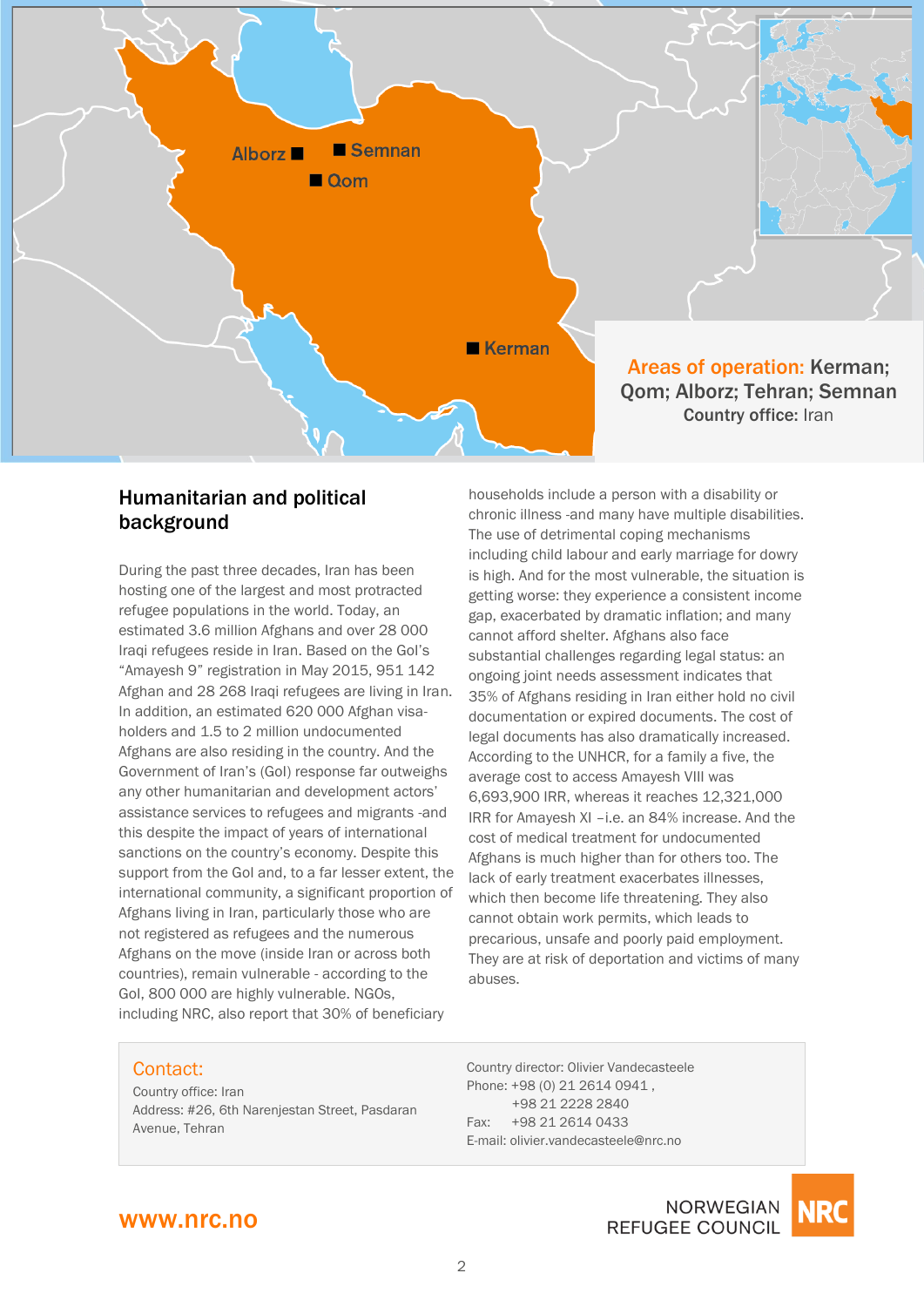### NRC Mission

Since 2012, NRC Iran's Overall Objective has been to provide protection and durable solutions to people who have been forced to flee. Our programmatic response has therefore three goals: to preserve existing asylum space; to build refugees' capacities in exile; and to develop their resilience and enable them to reach one of three durable solutions. The great majority of registered Afghan refugee families have been living in Iran for more than two decades. The lack of social networks or properties, the continued highly volatile security conditions, and the slow growth of the economy in Afghanistan, have resulted into high rates of failed reintegration of returnees and an exponential increase of internal displacement. At this juncture, the mere preservation of asylum space in Iran is insufficient. NRC's programme is designed to prevent unprepared return, but also to use and enhance the asylum space granted by the Iranian authorities and the opportunities that this country offers, in the most effective way. During its first three years of activity, NRC mainly focused on delivering assistance in settlements where most vulnerable documented Afghan refugees live. However, needs assessment and further negotiations with the Government of Iran have facilitated access to vulnerable urban refugees. And since 2015, NRC has been able to increase its intervention out of camps. In 2016, a Supreme Leader's decree (granting to all children access to school) has also eased access to undocumented and vulnerable children who have been exposed to multiple protection risks previously. NRC has been seized this opportunity to expand its geographical and thematic coverage of the most vulnerable, in particular the undocumented. NRC's programme contributes to enhance the coping strategies of refugees by increasing their access to livelihoods; providing cash transfer assistance; promoting and supporting initiatives that aim at securing free primary education for all Afghan children; and finally, by improving their living conditions in settlements and urban areas through shelter and WASH assistance. In 2017, NRC will continue to collaborate with UNHCR to protect refugees' rights, and provide relevant information and counselling services to all displaced persons. Besides, NRC

continues to advocate to overcome procedural and policy challenges in order to improve the access of displaced persons to available assistance and increased protection. NRC Iran is also included in the regional response to the Afghan displacement crisis. An the NRC's regional approach include the following components: 1) Cross-border ICLA and livelihoods programming;, 2) Cross-border information-exchange and analysis for programming design in each country; 3) Regional advocacy; and 4) Regional contingency planning.



#### www.nrc.no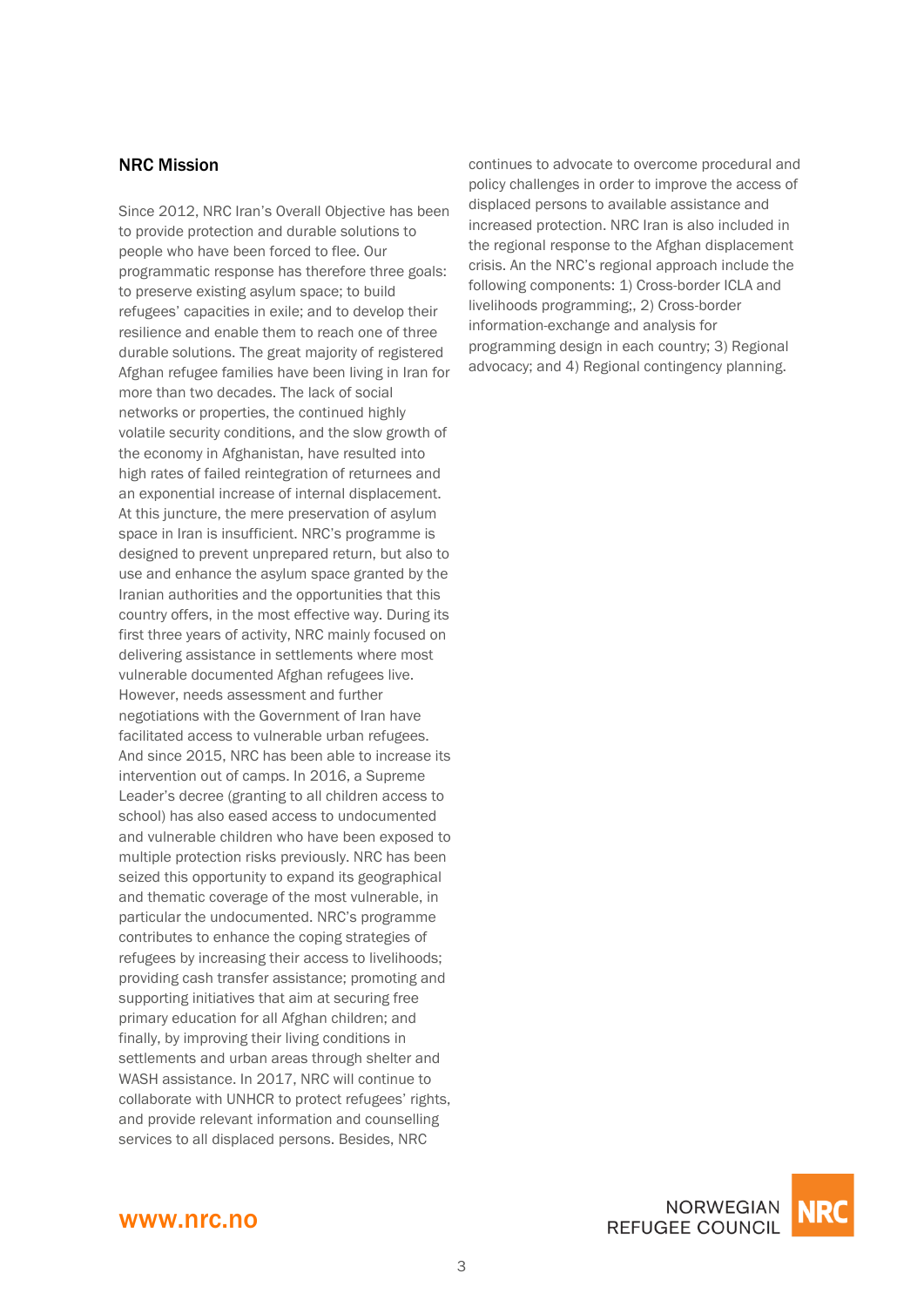# NRC activities in the field

Since 2012, NRC Iran's Overall Objective has been to provide protection and durable solutions to people who have been forced to flee. Our programmatic response has therefore three goals: to preserve existing asylum space; to build refugees' capacities in exile; and to develop their resilience and enable them to reach one of three durable solutions. The great majority of registered Afghan refugee families have been living in Iran for more than two decades. The lack of social networks or properties, the continued highly volatile security conditions, and the slow growth of the economy in Afghanistan, have resulted into high rates of failed reintegration of returnees and an exponential increase of internal displacement. At this juncture, the mere preservation of asylum space in Iran is insufficient. NRC's programme is designed to prevent unprepared return, but also to use and enhance the asylum space granted by the Iranian authorities and the opportunities that this country offers, in the most effective way. During its first three years of activity, NRC mainly focused on delivering assistance in settlements where most vulnerable documented Afghan refugees live. However, needs assessment and further negotiations with the Government of Iran have facilitated access to vulnerable urban refugees. And since 2015, NRC has been able to increase its intervention out of camps. In 2016, a Supreme Leader's decree (granting to all children access to school) has also eased access to undocumented and vulnerable children who have been exposed to multiple protection risks previously. NRC has been seized this opportunity to expand its geographical and thematic coverage of the most vulnerable, in particular the undocumented. NRC's programme contributes to enhance the coping strategies of refugees by increasing their access to livelihoods; providing cash transfer assistance; promoting and supporting initiatives that aim at securing free primary education for all Afghan children; and finally, by improving their living conditions in settlements and urban areas through shelter and WASH assistance. In 2017, NRC will continue to collaborate with UNHCR to protect refugees' rights, and provide relevant information and counselling services to all displaced persons. Besides, NRC

continues to advocate to overcome procedural and policy challenges in order to improve the access of displaced persons to available assistance and increased protection. NRC Iran is also included in the regional response to the Afghan displacement crisis. An the NRC's regional approach include the following components: 1) Cross-border ICLA and livelihoods programming; 2) Cross-border information-exchange and analysis for programming design in each country; 3) Regional advocacy; and 4) Regional contingency planning.

#### **Education**

In 2015, the Supreme Leader issued a decree stating that all Afghan children must have access to Education -irrespective of their legal status. But, the implementation of this decree remains challenging, as displaced children encounter various obstacles -such as financial, socioeconomic, structural or cultural barriers. So NRC is working and advocating to help overcome those obstacles and to facilitate the implementation of this decree, and Afghan children's integration into the public education system. In line with the Government of Norway's White Paper on education and NRC's 1 Million in School's initiative, NRC Iran is also exploring new possible cooperation with local partners, especially non-governmental organisations to expand its current education programme (to cover more locations and increase the number of beneficiaries). In addition to offering literacy and numeracy courses, NRC also promotes and encourages extracurricular activities for Afghan and vulnerable children such as "Art Education for Peace" initiatives. These pupilscantered activities complement, and sometimes substitute formal education for displaced children. Also, with the support of its Shelter Unit, NRC builds and rehabilitates schools and classrooms in refugee settlements as well as in urban settings

#### Food Security and Livelihood

Under the Cash Transfer programme, extremely vulnerable refugee families receive bank cards to cover their basic needs –and they can make their own choices. NRC complements this Cash Transfer programme with basic trainings in nutrition and home-economics to enhance beneficiaries'

# www.nrc.no

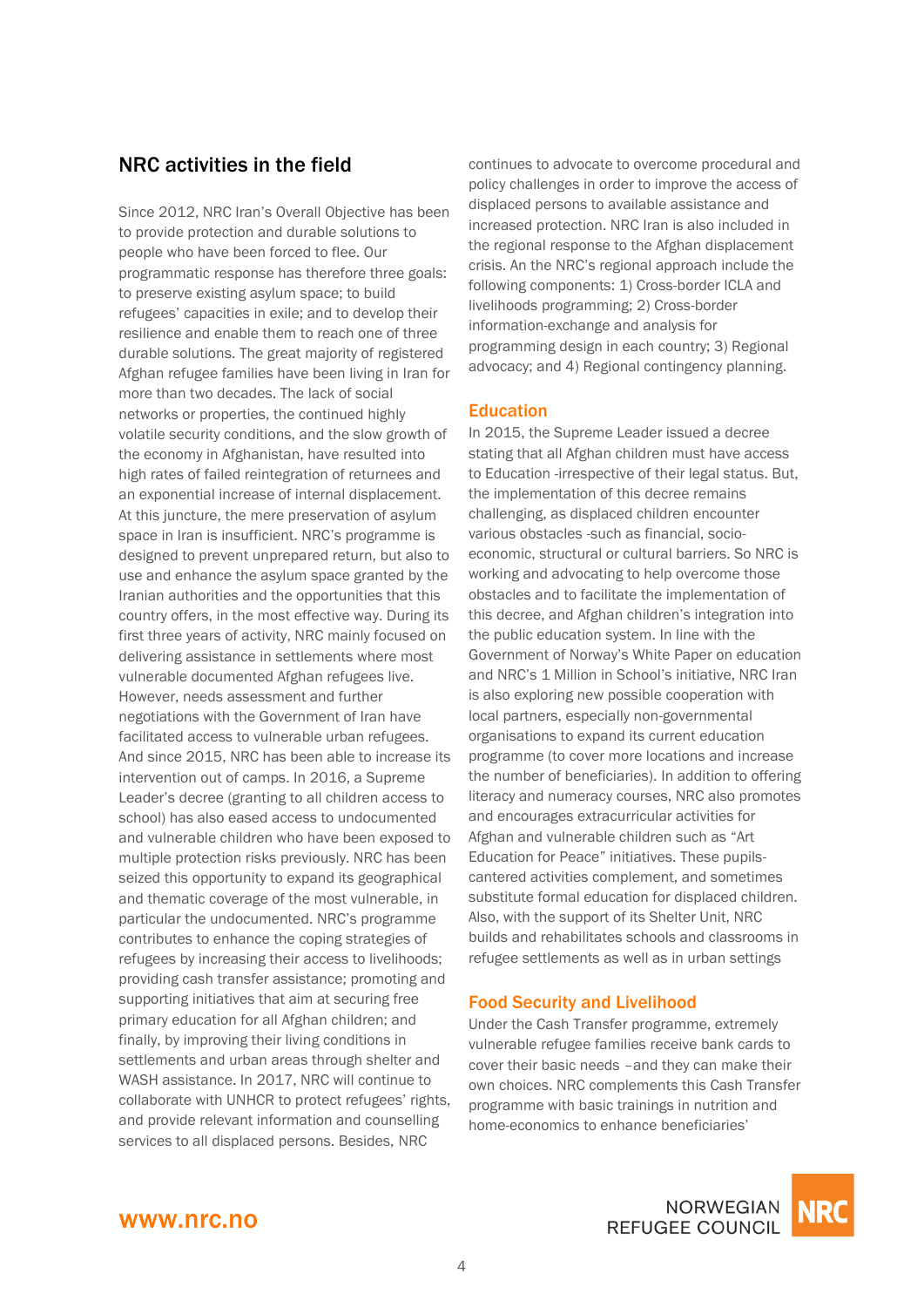nutrition, and encourage consumption choices that can increase households' saving potentials.

NRC's endeavours to enhance refugees' livelihood assets, access to secured and sustainable income and therefore self-reliance through different types of activities. NRC offers technical and vocational trainings for young Afghan refugees in five provinces to increase their access to employment and self-employment opportunities in Iran; and to facilitate their re-integration in case of voluntary repatriation. The courses are offered free of charge and include computer skills; photography and photo editing; arts and handicrafts; tailoring skills; building construction; vehicle repair; office administration and occupational health and safety. Trainees who successfully finish the course receive a graduation certificate, which is valid internationally.

Moreover, NRC continues to explore ways to secure durable solutions and to substantially improve the livelihood strategies of vulnerable families through sustainable income generation methods -including establishment of livelihood workshops and distribution of income generation toolkits/grants which will foster their social and economic integration in Iran.

In addition to the above-mentioned activities, NRC is currently conducting a labour market assessment in the provinces of Kerman and Tehran. The results of the survey will be used to design future livelihood projects and to ensure that they are market-oriented.

### Information, counselling and legal assistance (ICLA)

Our strategy is two-pronged: providing information and counselling as well as improving access to legal assistance to enable the protection and empowerment of displaced persons, especially in the area of Legal Stay (RSD) and Legal Identity and Civil Documentation (LCD). NRC Iran seeks to ensure that Afghan refugees and people affected by displacement have access to accurate information and legal mechanisms in order to exercise their RSD and LCD rights. The ICLA programme in Iran, in partnership with ICLA Afghanistan, also assist Afghans who are

contemplating return so that they have access to accurate information and legal mechanism to enable them to exercise their rights and make informed decision. In addition, since late 2016, the NRC ICLA team has been providing beneficiaries with unconditional cash assistance for protection. which makes ICLA interventions more effective and sustainable.

#### **Shelter**

NRC addresses serious housing deficiencies in refugee camps as well as urban, peri-urban and rural areas in Iran. Our short term goal is to improve the living conditions of displaced persons and to enhance earthquake safety standards in camps as well as urban areas. In camps and settlement settings, apart from new shelters constructed for vulnerable households, public infrastructure such as power lines and lighting systems are also provided. Playgrounds, Child Friendly Spaces (CFS), sports fields and cultural centres built by NRC hosts activities to foster informal education for children as well. In addition to constructing new infrastructure, NRC has focused on rehabilitating damaged and out-of-use structures – such as schools – in order to meet the increasing needs for more educational spaces. Distributions of non-food items and winterization kits are also conducted regularly to improve the living conditions of displaced populations across the country. Training in basic construction practices is carried out to enable more communitybased approaches. And energy saving trainings ensures energy efficiency, which leads to reduced energy costs for refugee households and a more environmental-friendly community.

#### Water, hygiene and sanitation (WASH)

Together with the Shelter unit, WASH constructs and upgrades public latrines in camps and in periurban facilities -such as playgrounds and schools. The NRC WASH Unit also provides semi-public shower-latrine units in remote deprived areas where many displaced persons live, and improves sanitary conditions through the implementation of Surface Water Collection Systems and the utilization of Sewage Treatment Plants. Furthermore, we improve access to safe and



NORWEGIAN **REFUGEE COUNCIL**